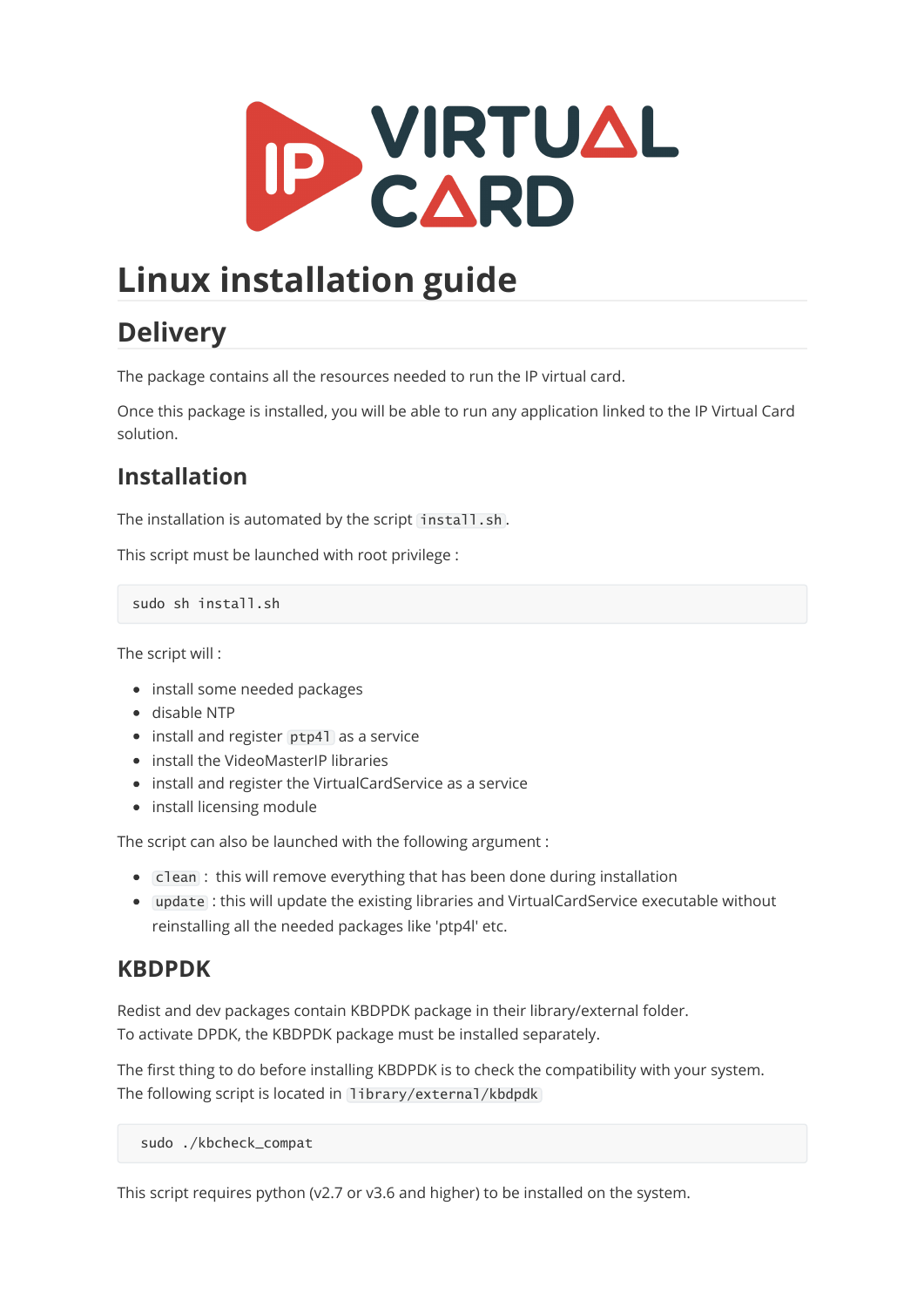#### **KBAPI Installation**

The installation is automated by the script install.sh located in library/external/kbdpdk .

This script must be launched with root privilege :

sudo sh install.sh

The script will :

- Compile DPDK
- Install the kbdpdk utility scripts
- Install the kbapi library.

#### **KBAPI Configuration**

The kbapi is configured via a python script. This script is installed on the system and can be executed from anywhere on the system.

sudo kbconfig\_setup.py

This script is an interactive script that helps you to configure the kbapi:

- Configure the NIC used by the kbapi
- Configure the hugepages
- Configure the cpu core isolation

A reboot is necessary after executing this script and applying the configuration.

After reboot run the script that allows you to check that the kbapi is properly configured:

```
sudo kbcheck_config.py
```
#### **KBAPI Clean**

This script cleans the kbapi configuration on your system:

sudo kbconfig\_cleanup.py

#### **VCS configuration**

Packag installation copies two vcs config files:

- vcsconfig.xml that contains recommended parameters for socket mode
- vcsconfig\_dpdk.xml that contains recommended parameters for DPDK mode

Note that vcs reads its configuration from vcsconfig.xml file. So you need to modify vcsconfig.xml according to the vcsconfig\_dpdk.xml content.

## **Target platform**

Hardware :

- CPU speed : minimum 2.1GHz
- CPU architecture : 64 bits
- NIC bandwidth : minimum 10Gb/s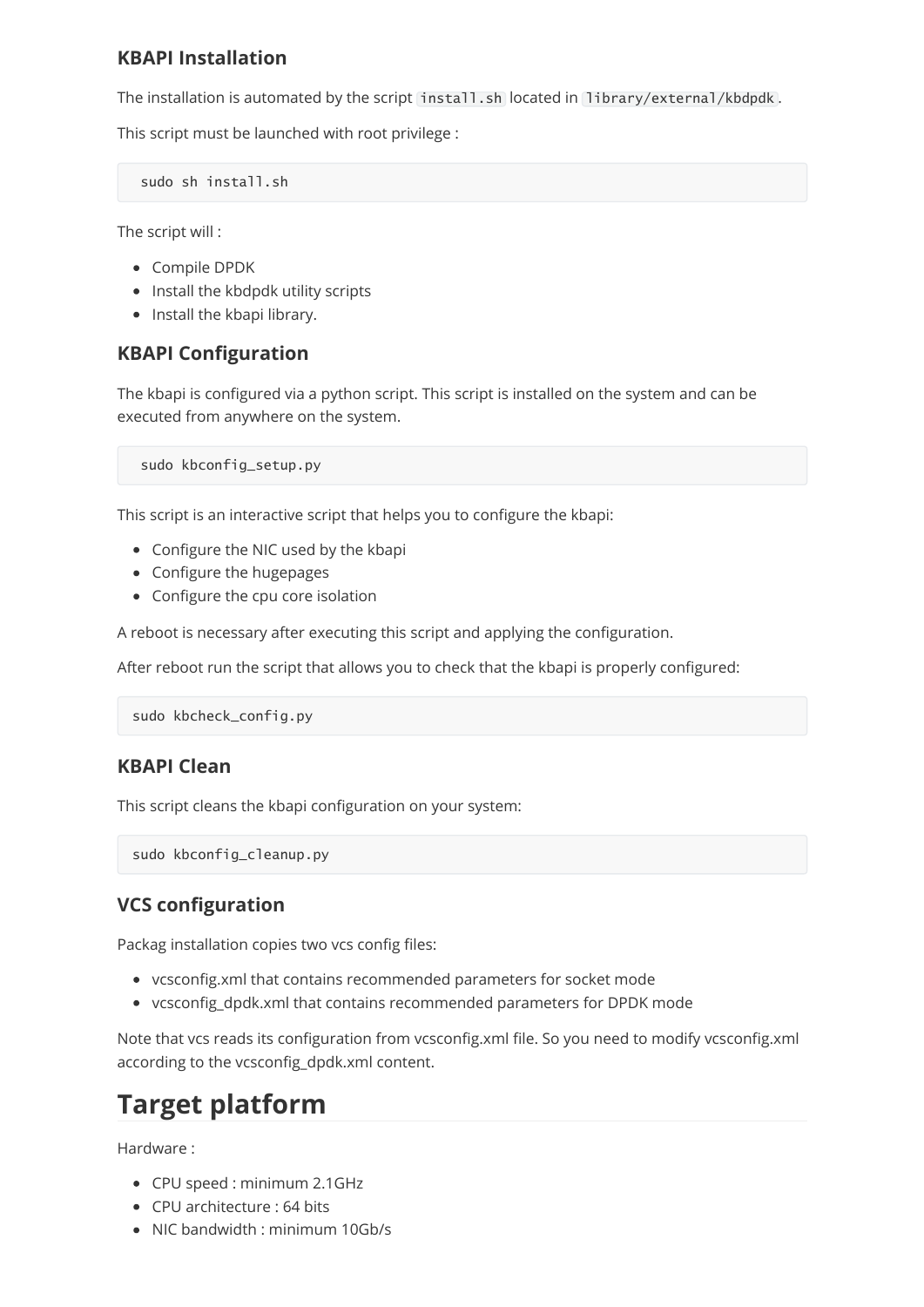OS :

- Ubuntu 18.04 64 bits
- NIC driver must be properly installed and up to date

## **Performance considerations**

#### **Socket**

Redist package installs a script that is launched at each startup and that improves the socket performance.

You can find that script here: /opt/deltacast/videomasterip/vcs/network\_sysctl.sh

Explanations : sysctl -w net.core.rmem\_max=33554432 This sets the max OS receive buffer size for all types of connections.

sysctl -w net.core.wmem\_max=33554432 This sets the max OS send buffer size for all types of connections.

sysctl -w net.core.rmem\_default=65536 This sets the default OS receive buffer size for all types of connections.

sysctl -w net.core.wmem\_default=65536 This sets the default OS send buffer size for all types of connections.

sysctl -w net.ipv4.route.flush=1 This will ensure that immediately subsequent connections use these values.

#### **BIOS**

According to our observations, C-states, P-states or any energy-saving parameters must be disabled in the BIOS parameter.

This ensures that the computer is running at its peak performances.

Not following the recommendations can lead to unstable or non-compliant streams.

#### **CPU governor**

We strongly recommand to disable ondemand CPU scaling daemon to ensure best performances: sudo systemctl disable ondemand

To avoid reboot, you can manually change the actual scaling gorvernor: echo performance | sudo tee /sys/devices/system/cpu/cpu\*/cpufreq/scaling\_governor

### **Conductor configuration**

The CPU core associated to a conductor must not be used by any process. To avoid kernel interruption on this core, it can be isolated at boot via the option [isolcpus] or with the KBAPI configuration (in case of DPDK mode).

If the hyper-threading is activated, the same guideline must be applied to the associated logical core.